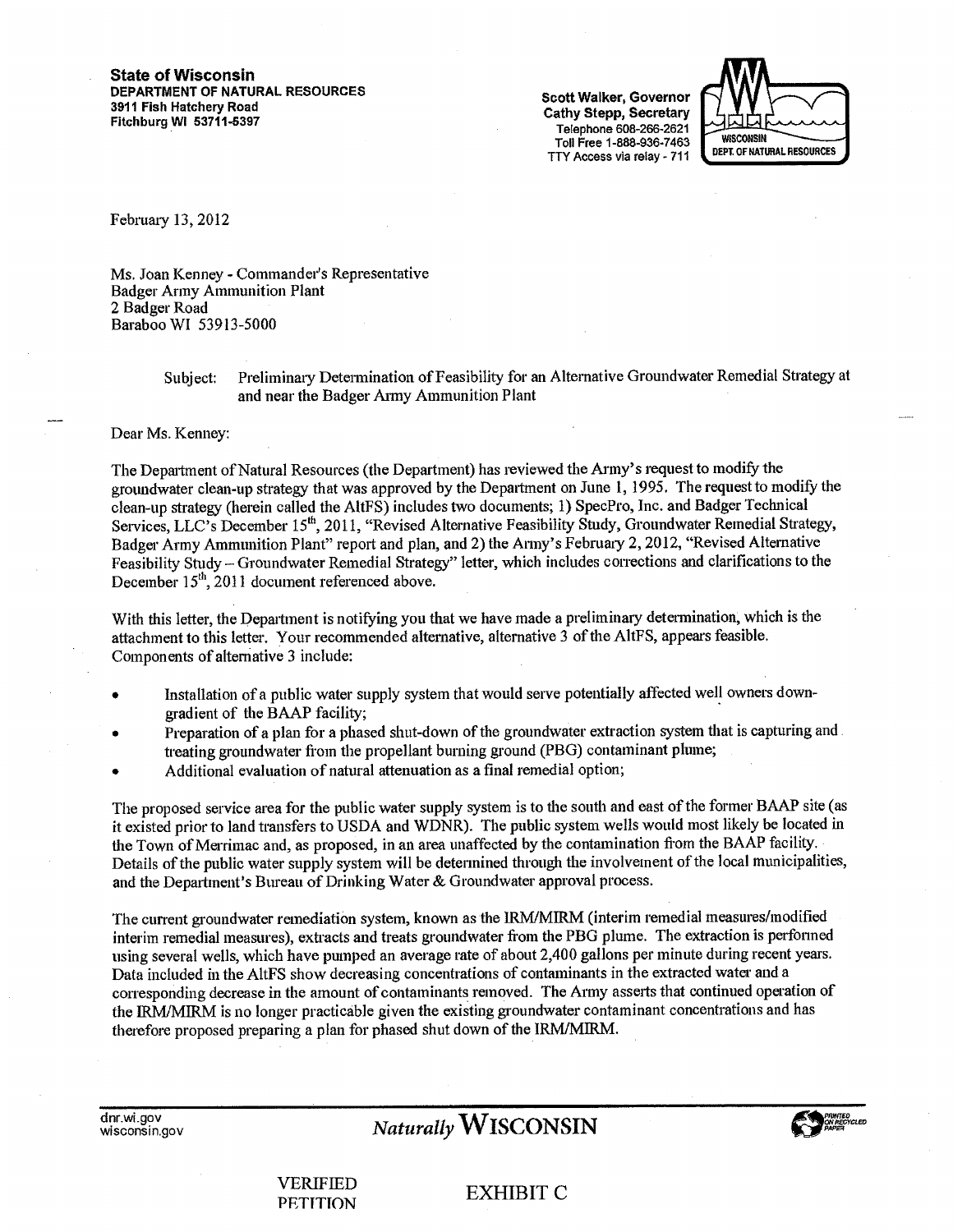Natural attenuation (NA) is the proposed remedy for groundwater contamination at and near the facility. The Army has concluded that NA processes, such as dispersion, adsorption, dilution, and volatilization are having a stabilizing effect on the volatile organic compounds in groundwater, and that in addition to the effects of these processes, dinitrotoluene is also affected by biological degradation.

Natural attenuation (NA) is a common groundwater contamination remediation strategy in Wisconsin. Compliance with Department administrative codes and policies is required for monitored natural attenuation (MNA) to be the acceptable final remedial alternative. The MNA component to the selected remedy will be performed in conjunction with the phased shut-down of the IRM/MIRM system. The timing and the process of partial and full shut-down of these systems will be subject to specific Department approval(s), as will any changes to the current groundwater monitoring plan and any future closure plan.

The attached Preliminary Determination includes details on the proposed alternative remedial strategy, the Department's current expectations for the feasibility study's final approval, and information on many of the past source control and groundwater cleanup efforts, which the Department has considered in its determination.

The Department will accept comments on the proposed remedy during a public comment period between Februaiy 16, 2012 and April 2, 2012. A public informational open house will be held on March 1, 2012 at Devil's Head Resort from 4:30 to 7:30 p.m. The Department will accept only written comments, by letter or email, during the comment period. After the public comment period has ended, the Department will respond to comments received and make its final determination. Please refer to the attached preliminaiy determination for more information.

Please contact me if you have any questions regarding this letter, either at the address listed above or as indicated below.

Sincerely,

Linda Hanefeld Remediation & Redevelopment Program South Central Region Supervisor Wisconsin Department of Natural Resources 3911 Fish Hatchery Road Fitchburg, WI 53711 Ph. 608-275-3310 linda.hanefeld@wisconsin.gov

c: Mike Sitton —U.S. Army, 2 Badger Road, Baraboo, WI 53913-5000 Clair Ruenger — SpecPro, Inc., 1 Badger Road, Baraboo, WI 53913-5000 Laura Olah — CSWAB, E12629 Weigands Bay South, Merrimac, WI 53561 Michelle Mullin — USEPA Region 5, 77 W. Jackson Blvd., Chicago, IL 60604 Mark Giesfeldt — WDNR Remediation and Redevelopment Bureau Director Eileen Pierce — WDNR Air & Waste Program Manager, SCR Fitchburg Jeff Ackerman — WDNR Project Manager, SCR Fitchburg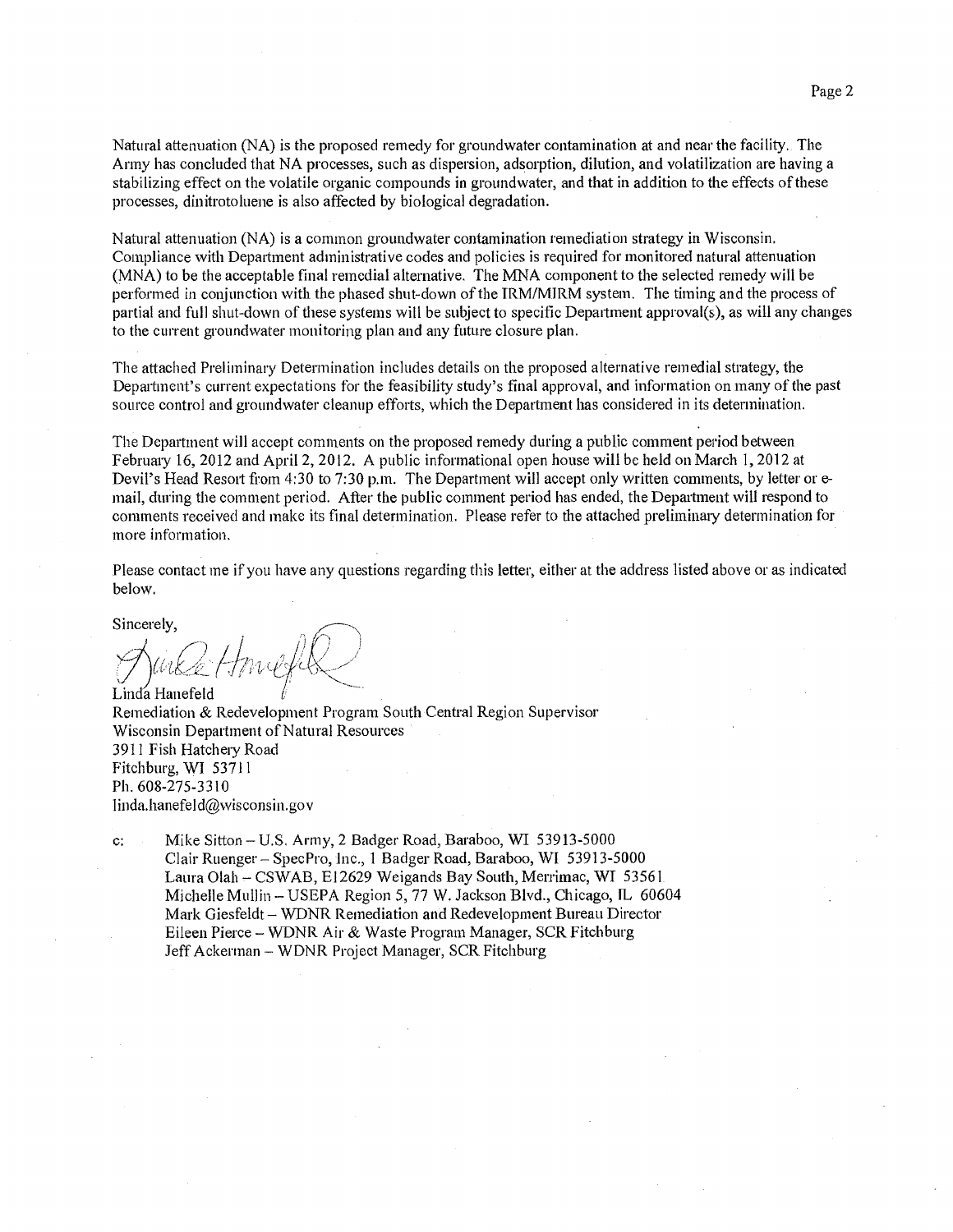## PRELIMINARY DETERMINATION OF FEASIBILITY FOR AN ALTERNATIVE GROUNDWATER REMEDY AT THE BADGER ARMY AMMUNITION PLANT

The Department of Natural Resources (Department) has made a preliminary determination to approve a modification to the clean-up strategy for groundwater contamination at the Badger Army Ammunition Plant (BAAP).

The request to modify the clean-up strategy (herein called the AltFS) includes two documents; 1) SpecPro, Inc. and Badger Technical Services, LLC's December 15", 2011, "Revised Alternative Feasibility Study, Groundwater Remedial Strategy, Badger Army Ammunition Plant" report and plan, and 2) the Army's February 2, 2012, "Revised Alternative Feasibility Study - Groundwater Remedial Strategy" letter, which includes corrections and clarifications to the December  $15<sup>th</sup>$ , 2011 document referenced above.

The proposed remedy is alternative 3, as described in the AltFS. The Department's determination is that the Army's proposed remedy is feasible. The proposal includes:

- Installation of a public water supply system that would serve potentially affected well owners down-gradient of the BAAP facility;
- Preparation of a plan for a phased shut-down of the groundwater extraction system that is capturing and treating groundwater from the propellant burning ground (PBG) contaminant plume;
- Additional evaluation of natural attenuation as a final remedial option.

## **Department Response**

The Department's conclusions about the components of the selected groundwater remedial strategy are as follows. Installation of a public water supply system is an acceptable proposal to provide safe drinking water to potentially-affected well owners down-gradient of the BAAP facility where, currently, some monitoring wells have groundwater with contaminants above Department enforcement standards and some private wells have contaminant detections. The Army must comply with State of Wisconsin statutes and WDNR administrative codes as it begins to implement this proposal.

The Army asserts that continued operation of the IRM/MIRM is no longer practicable given the existing groundwater contaminant concentrations, and has therefore proposed preparing a plan for phased shut down of the IRM/MIRM. The Department agrees to preparation of a plan for additional evaluation and trial shut-down of the IRM/MIRM, with the goal of using natural attenuation as a final remedy. The timing and the process of partial and full shut-down of these systems will be subject to specific Department approval(s), as will any changes to the current groundwater monitoring plan and any future closure plan.

Natural attenuation (NA) is an acceptable final remedy for groundwater contamination at many sites in Wisconsin. The use of NA as the final remedy is feasible at the BAAP site. Compliance with Department administrative codes and policies will be required for monitored NA to be the accepted as final remedial alternative. Monitored natural attenuation (MNA) will be performed in conjunction with the phased shut-down of the IRM/M1RM system, to evaluate NA as the long-term remedy.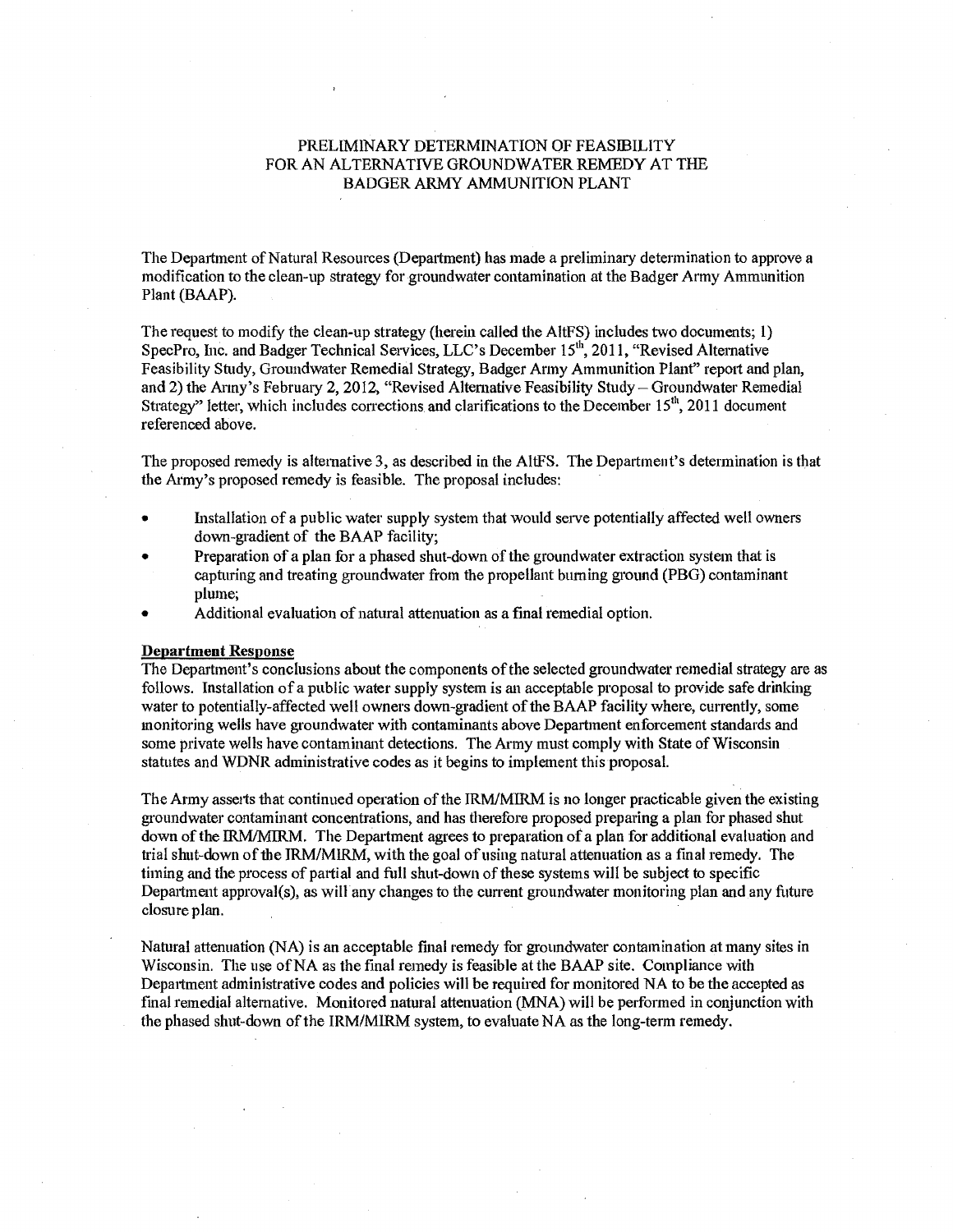## **Public Comment Period and Informational Open House**

The Department is inviting the public to comment on this preliminary determination and on the proposed contaminated groundwater remedy. The Department will accept comments on the proposed remedy during a public comment period between February 16, 2012 and April 2, 2012. The Department will accept only written comments, by letter or e-mail, during the comment period.

Copies of the December 15<sup>th</sup>, 2011, "Revised Alternative Feasibility Study, Groundwater Remedial Strategy, Badger Army Ammunition Plant" report and plan, and the February 2, 2012, "Revised Alternative Feasibility Study — Groundwater Remedial Strategy" letter are available at:

Sauk City Public Library, 515 Water Street Prairie du Sac Public Library, 560 Park Avenue Badger Army Ammunition Plant, 2 Badger Road, Baraboo WDNR, 3911 Fish Hatchery Road, Fitchburg www.cleanwaterwelldone.com

To provide information on the Department's alternative feasibility study review and approval process and on the groundwater remedy as proposed by the Army, the Department will jointly host, with the Army, a public informational open house on March 1, 2012 from 4:30 until 7:30 p.m. at Devil's Head Resort. Representatives of the Department, the Army and its contractor SpecPro, Department of Health Services, and EPA will be available to respond to attendees questions and comments.

After the public comment period has ended, the Department will respond to comments received and will issue its final determination.

#### **Background Information**

The groundwater contamination from the BAAP site is primarily associated source areas at the Propellant Burning Ground (PBG), the Deterrent Burning Ground (DBG), and near the central portion the facility. The groundwater contamination extends beyond the facility boundaries to the south and east and has the potential to affect off-source users.

Previous remedial actions, investigations, and other source-area-related activities associated with the PBG and DBG and central plume, and their respective source areas, were considered in making this determination. These activities are first listed, and described in more detail as follows:

## Propellant Burning Ground

- Soil vapor extraction system (completed in 1999)
- Excavation of contaminated soil, followed by incineration and off-site disposal (completed in 1999)
- Bioremediation to promote contaminant degradation (2000 to 2006)
- A cap/cover over the remaining soil contamination (completed in 2008). The cap/cover requires regular inspection and maintenance, as needed.
- Groundwater extraction and treatment using the interim remedial measures (IRM) and modified interim remedial measures (MIRM) systems (1990 to present)
- Fencing and warning sign installation (completed in 2008)
- Groundwater monitoring at monitoring wells and supply wells (on-going)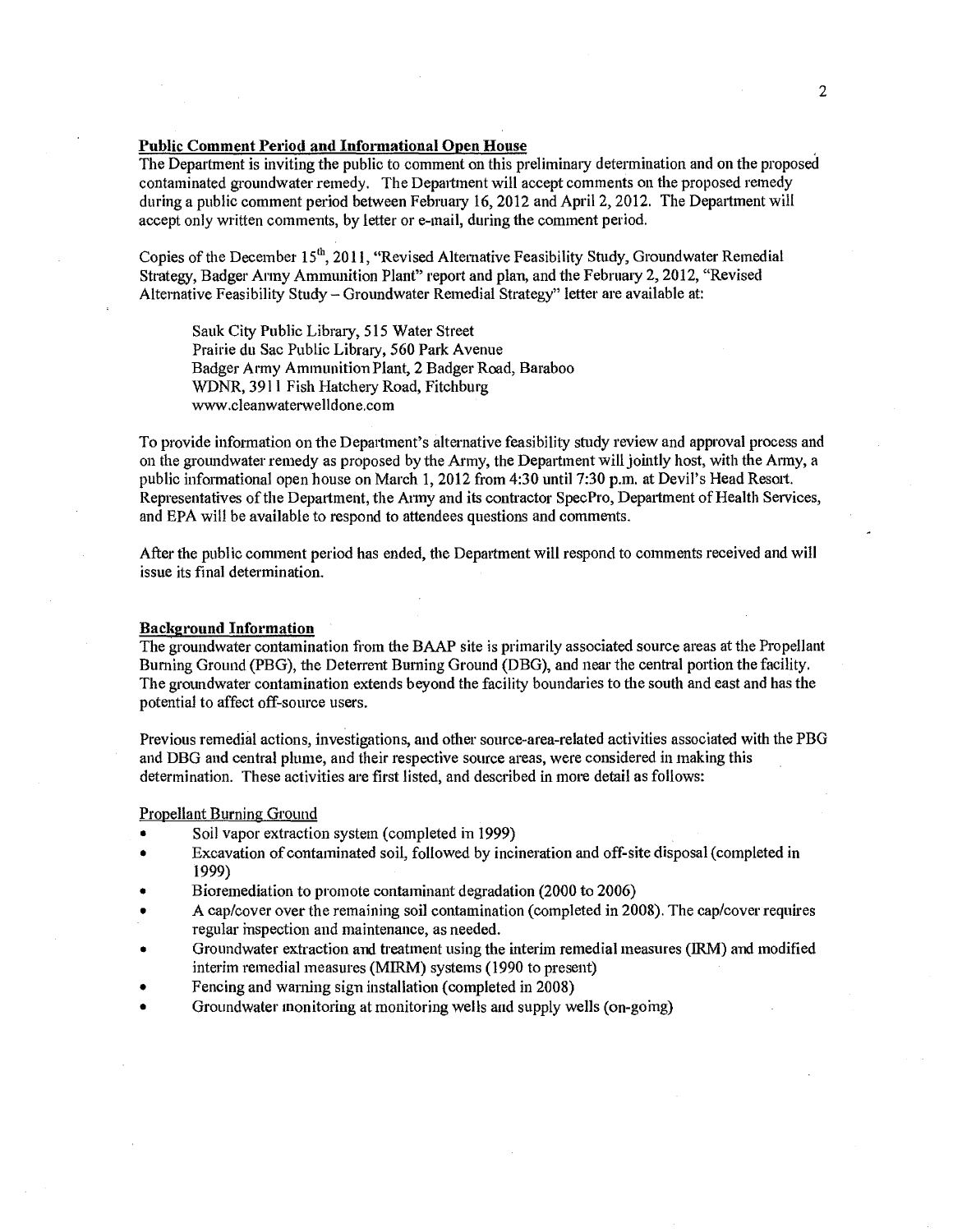A review of the source control remedy is required five years after construction of the cap/cover and in five year increments thereafter.

#### PBG Remedial Actions and Mitigation Activities

A soil vapor extraction (SVE) system was installed in late 1997 to remove volatile organic compounds (VOCs) from each of the three waste pits. This system began operating in 1997 and was shut down in 1999 when satisfactory removal of VOCs was achieved.

Excavation of contaminated soils was performed at the PBG. The uppermost 20.5-23.5 feet of contaminated soil were removed from waste pit 1, as were the upper 14.5 feet of contaminated soil from waste pit 2 and the upper 13.5 feet from waste pit 3. The excavated soil was taken off-site for treatment at an incinerator, followed by disposal off-site. Contaminated soil remains in the subsurface below the limits of excavation at the former waste pits.

A bioremediation system was installed and operated at the site from November 1999 through July 2000 and from December 2000 through June 1, 2006. This system included the components of water infiltration, air injection, nutrient infiltration, a nitrate removal system, and two source control wells located down-gradient of the pits. The goal of this system was to promote the degradation of dinitrotoluene (DNT) compounds and to reduce the potential for further groundwater contamination.

Existing structures and components associated with the rernediation systems at the PBG site were removed to allow for the construction of the site cap/cover. System wells and groundwater monitoring wells that were considered to be unnecessary after the cap/cover had been installed were abandoned.

In 2008, approximately five acres of the PBG site were capped with a composite cap/cover. The bottom layer of backfill soil was used to bring the site to design grades for proper drainage. A geosynthetic clay layer (GCL) was then installed. A GCL is a layer of clay between two geo-textiles, and is equivalent to two feet of compacted clay. The GCL was overlain with a 60-mil high-density polyethylene flexible membrane liner, which was covered with a one-foot layer of granular drainage material. After placement of the next layer of geo-textile fabric, a 30-inch soil cover was installed, which was then covered by six inches of topsoil that was seeded with native grass. This cap/cover limits infiltration of precipitation through, and prevents direct contact with, residual soil contamination that remains beneath the site. Maintenance of the cover will continue to include annual inspections and inspections after large storm events, mowing, and repairs, if necessary.

The 1RM groundwater extraction and treatment system began operation in 1990 and the M1RM began in 1996. The current systems use source control wells SCW-1 and SCW-2 along with extraction wells EW-163R, EW-167, EW-168, EW-169, and EW-170R. The intent of this system is capture contaminants released to groundwater from the PBG and to provide hydraulic control of the near-source groundwater contamination. Data included in the AltFS show decreasing concentrations of contaminants in the extracted water and a corresponding decrease in the amount of contaminants removed.

A barbed wire fence and warning signs have been installed around the perimeter of the site.

A Department-approved groundwater monitoring plan will continue to be implemented for this site until modification or termination is approved by the Department. Results of the monitoring are submitted to the Department on the approved, regular schedule. It is expected that the monitoring plan will be modified as the result of private drinking water supply wells being taken out of service, as part of a plan for evaluating the phased shut-down of the IRM/MIRM, and as a part of a long-term monitoring plan for the entire facility.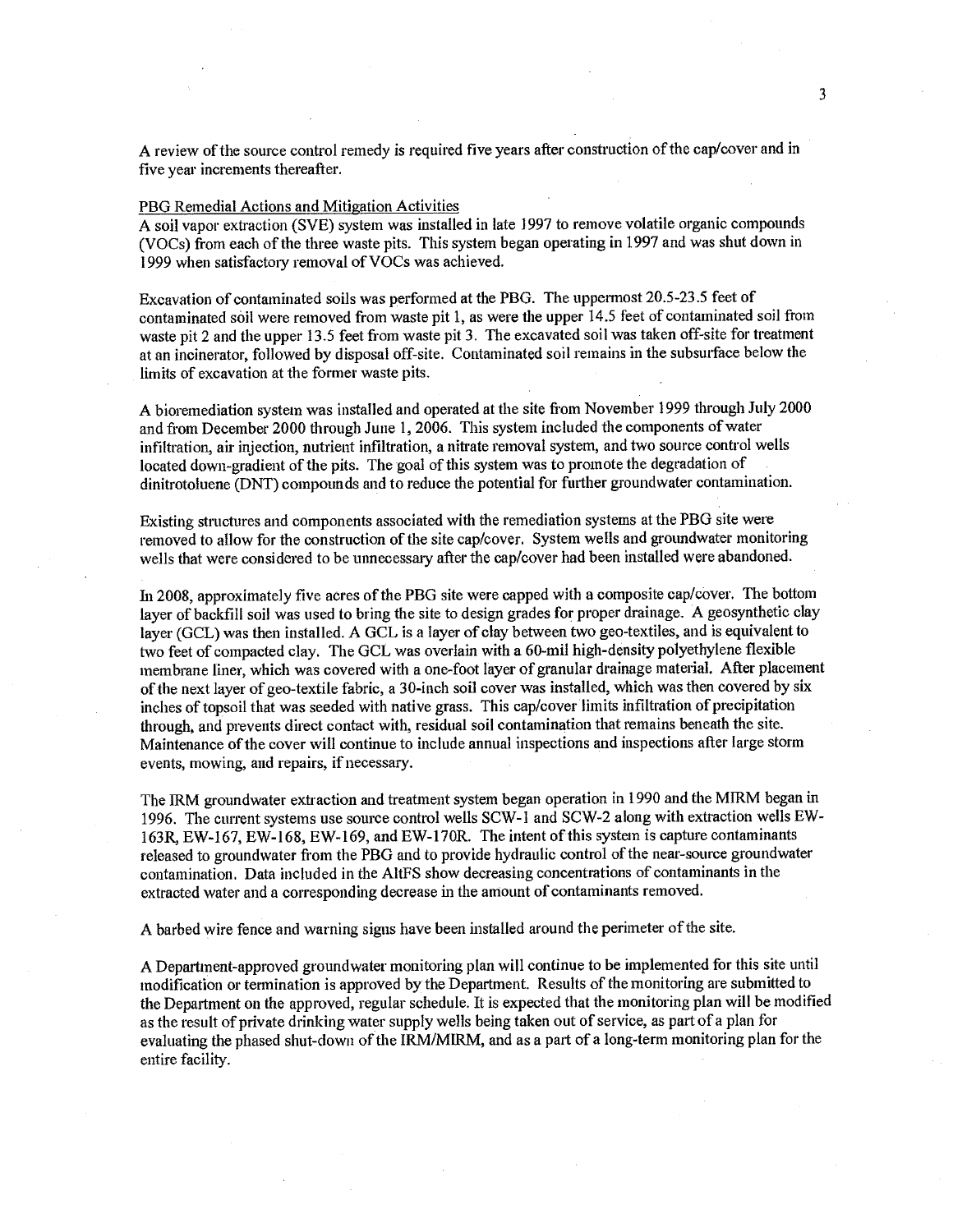Five years after implementation of the cap/cover remedy (2008), and in five year increments thereafter, the Army is required to submit a report summarizing the effectiveness of the remedy. Items to be discussed in the report include, but aren't limited to, maintenance actions initiated and completed for the cap/cover, a summary of detected groundwater contaminant concentrations and changes in groundwater quality, and a summary of all other work completed and actions taken at the site during the reporting period.

Deterrent Burning Ground

- Excavation of contaminated soil (performed in 1999 and 2000)
- Enhanced bioremediation to promote contaminant degradation (2003 to 2008)
- A cap/cover over the remaining soil contamination (2003). The cap/cover requires regular inspection and maintenance, as needed.
- Fencing and warning sign installation (completed in 2003)
- Groundwater monitoring at monitoring wells and supply wells (on-going)

A review of the source control remedy is required five years after construction of the cap/cover and in five year increments thereafter. The first five-year review report was submitted in January 2009.

## DBG Remedial Actions and Mitigation Activities

The excavation of contaminated soil was completed at the three waste pits of the DBG in 1999 and 2000 to depths of between 15-20 feet. The soil was transported off-site for treatment at an incinerator. Contaminated soil remained in the deeper subsurface.

The cap/cover was installed in 2003. This cap/cover limits infiltration of precipitation through, and prevents direct contact with, residual soil contamination that remains beneath the site. Maintenance of the cover will continue to include annual inspections and inspections after large storm events, mowing, and repairs, if necessary.

Biological activity was enhanced to promote the degradation of DNT by periodically introducing water with added nutrients into the soil beneath the cap. This enhanced biological system started in 2003 and ended in 2008 when water was no longer available to continue the effort.

A barbed wire fence and warning signs have been installed around the perimeter of the site.

A Department-approved groundwater monitoring plan will continue to be implemented for this site until modification or termination is approved by the Department. Results of the monitoring are submitted to the Department on an approved, regular schedule. It is expected that the monitoring plan will be modified as the result of private drinking water supply wells being taken out of service and as a part of a long-term monitoring plan for the entire facility.

Five years after implementation of the cap/cover remedy (2003), and in five year increments thereafter, the Army is to review the effectiveness of the remedy and submit a report summarizing the findings. Items to be discussed in the report include, but aren't limited to, maintenance actions for the cap/cover, a summary of detected groundwater contaminant concentrations and changes in groundwater quality, and a summary of all other work completed and actions taken at the site during the reporting period. The first five-year review report was submitted in January, 2009. The next review is to be performed in 2013.

#### Central Plume

The Army has not been able to identify with certainty a source for this plume of low DNT concentrations, in spite of a significant effort of monitoring well installation and monitoring. However, indications are